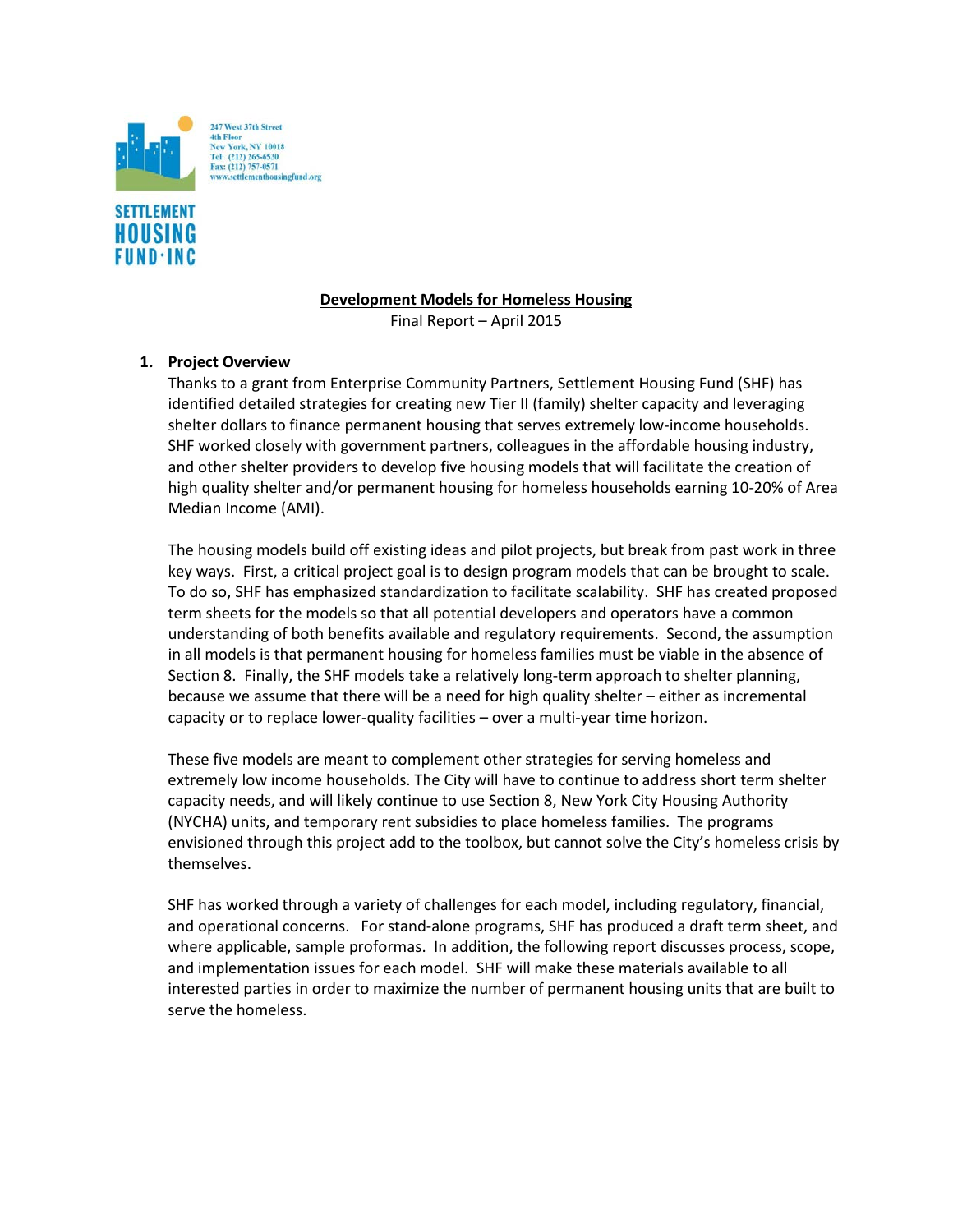## **2. Development Models**

### **a. Model A: Debt Financed Shelter**

#### *Description*

Working with private lenders and/or the New York City Housing Development Corporation (HDC), the Department of Homeless Services (DHS) has the tools to create new Tier II shelter capacity by guaranteeing the debt service payments on loans for the new construction or substantial renovation of existing buildings. DHS has already enabled the construction of five adult shelters in a similar manner. This model standardizes new shelter construction and contemplates using private bank debt and/or HDC's capacity to issue 501(c)3 bonds to finance the construction.

Under this model, a shelter developer and operator – either as one entity or two entities working in partnership – would obtain a commitment from DHS for a new 20 year shelter contract. The contract would provide for debt service payments to a lender to cover the hard and soft costs to develop the shelter, as well as payments for operations. All of these costs combine to make up the 'per diem' paid to the provider, but the payments to the lender are made directly by DHS and guaranteed for the life of the mortgage.

Model A allows DHS to work with preferred shelter operators to plan its long-term capacity. DHS practices will align more consistently with real estate development standards by relying on term sheets, and incorporating development principals such as developer fees and capitalized operating and replacement reserves.

Preference will be given to proposals that result in an all-in per diem below \$130. This per diem includes some cost items that were not previously part of DHS's standard practice:

- A 10% developer fee (included in capital budget)
- \$1,300 per unit capital reserve (included in capital budget)
- Operating reserve sized at 3% of maintenance and operations for the life of the contract (included in capital budget)
- Regular contributions of \$1/day/unit to the replacement reserve (in the operating budget)

### *Process*

Developers and shelter operators would approach DHS with a proposed site and submit a development budget and shelter operating budget along with a letter of interest from a lender, either a private institution or HDC. DHS may either accept applications on a rolling basis, or issue a Request for Proposal (RFP) specifying the number of facilities and types of units it is seeking to develop in its Tier II stock. While a rolling application allows for maximum flexibility, a specific RFP deadline can create a sense of urgency and generate more units and cost efficiencies in a designated period of time.

### *Key considerations*

Success of this new construction model depends on DHS incorporating items into its scope that have not been typical for the agency or for City budgeting practices. A chronic complaint from shelter providers is that DHS per diem budgeting does not acknowledge growing operational costs of managing real estate, such as the costs of utilities, staff benefits and salaries. It is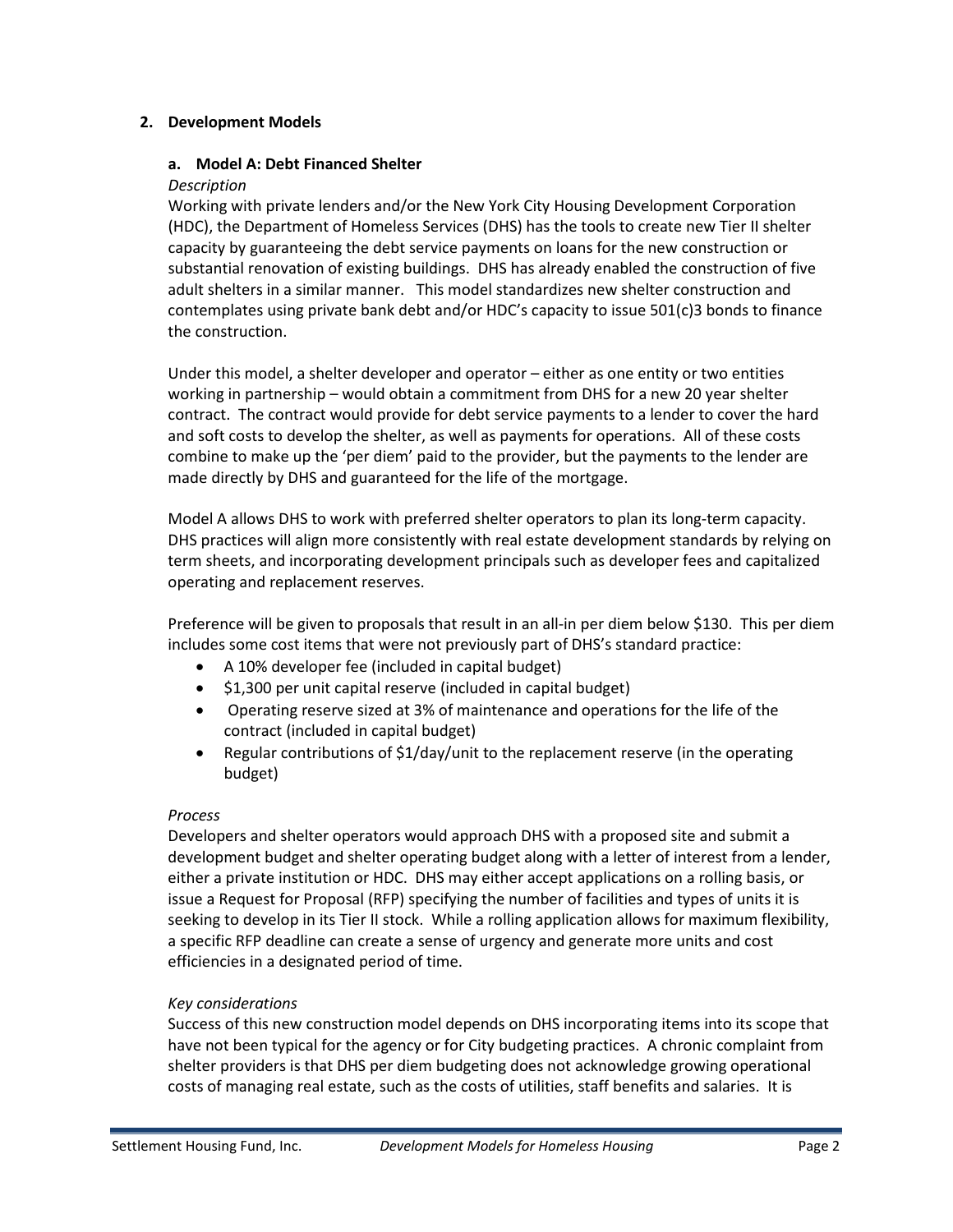crucial to the long-term health of the stock, and to attracting high caliber developers, that DHS allow for an operating reserve. This will improve administrative efficiency, as it – along with the replacement reserve recommended here -- will significantly reduce the new needs requests that require DHS response.

Family shelters have not been financed in this way yet, and while private lenders have expressed a willingness to provide the interim construction financing, an upfront commitment for mortgage insurance on the permanent loan would be needed. One solution could be the State of New York Mortgage Agency (SONYMA) providing mortgage insurance and the New York City Employees Retirement System (NYCERS) purchasing the mortgage once the project is complete.

## *Potential Scope*

New shelter construction can be scaled up or down depending on upon DHS's needs. Because new construction and substantial rehab is a lengthy process, DHS's planning for these units will be longer-term. Shelters developed under this model are not intended to meet emergency needs, but rather should be considered DHS's baseline, long-term stock. Planning should be done in conjunction with the preservation of existing shelters, so that a baseline of non-profit controlled, stable, and well-maintained family shelters are available city-wide. Because DHS currently uses scatter site units and older, non-purpose built facilities that are inefficient for shelter use, there is need for new shelter development even if demand for Tier II beds declines.

## *Term sheet*

See attached term sheet.

# **b. Model B: Shelter Preservation**

### *Description*

This model creates a system and structure for preserving the existing stock of nonprofit-owned family shelters. There are currently 27 nonprofit owned and operated family shelters with a total of 1,314 units. This model will fund much needed capital upgrades and improvements to the shelters, and to maintain them as shelters for an additional period of time, most likely 20 years. Model B seeks to provide a framework for the City to preserve assets that are still very much needed, and in which the City has already heavily invested. These assets are – in some cases – a blight on neighborhoods, so upgrades to them will have a community development benefit. Preserving these shelters is much less expensive than creating new capacity.

The preservation option would be extended to nonprofit owned family shelters within 5 years of contract expiration. Similar to Model A, this model utilizes private debt or  $501(c)3$  bonds to finance the cost of capital improvements to the shelters. DHS would renew its contract with the provider at a per diem level that covers both the cost of the permanent debt service and operating budget. DHS would guarantee the debt service, and make payments directly to the lender. The permanent loan and service contract would be coterminous, with a maximum period of 20 years.

In addition to providing capital improvements to the shelters, the contract renewal would also update the operations portion of the per diem. Because of DHS's past practice of locking in the per diem for the life of the contract, the vast majority of older shelters operate in a constrained budget environment, often having to defer maintenance, reduce staff or cut programs in order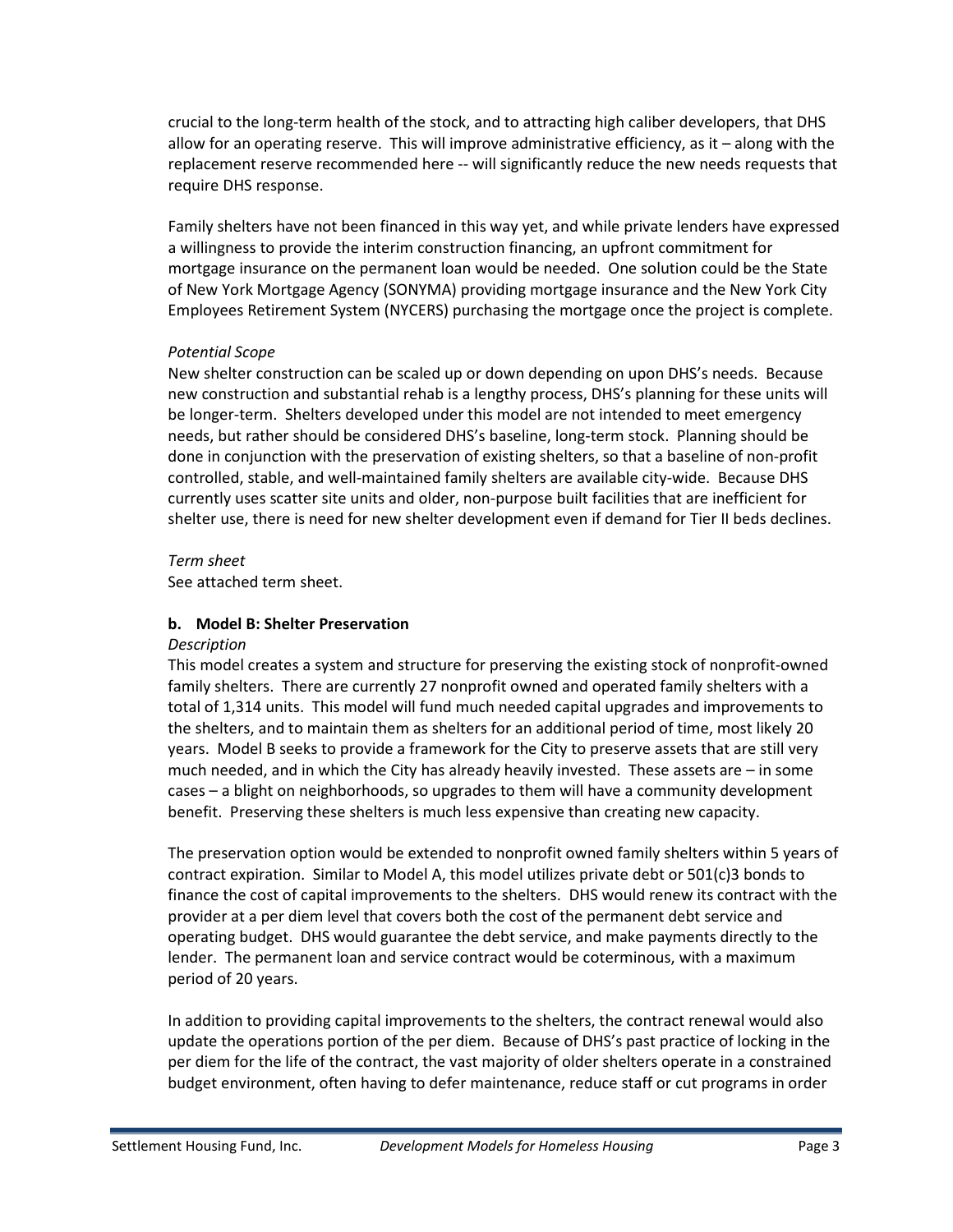to keep up with escalating operating costs beyond their control. Preservation is an opportunity to update and rationalize contracts. Like in the new construction model, the per diem paid under renewal contracts will include payments for replacement and operating reserves. Preference will be given to proposals that result in an all-in per diem below \$130.

## *Process*

The first iteration of the preservation program entails DHS proactively reaching out to nonprofitowned and operated family shelters and inviting them to renew under this new program. DHS would send notices to any of the 27 operators approaching contract expiration to give an overview of the program and ask for letters of interest. DHS will provide funding to complete a capital needs assessment of the facility (by a company approved by HPD) in order to develop a scope of work. The provider would then be responsible for submitting a development budget to DHS that address the capital needs as well as an updated operating budget for the new 20-year contract.

Similar to the Model A program, it is contemplated that either a private lender of HDC could provide construction financing for the renovation. However, an upfront commitment for mortgage insurance on the permanent loan would also be needed.

In the future, DHS should periodically reach out to any nonprofit owned and operated shelters that have not participated, such as those that were further from their contract expiration date when previous requests for letters of interest were solicited.

### *Key considerations*

There may be some nonprofits that require technical assistance in developing scopes and financing packages for DHS consideration, and the City should consider partnering with a financial intermediary to provide such assistance to nonprofits.

### *Potential Scope*

Initially, the maximum universe of units to be addressed under this program is 1,314. If new shelters are created through a new construction program, those additional units may be eligible when those contracts near expiration. DHS may also consider a variation of this program to address the needs of shelters operated by nonprofits in buildings owned by for-profits that are working in partnership with the nonprofit operator.

### *Term sheet*

See term sheet attached.

### **c. Model C: ELLA + Rent Subsidy Reserve**

### *Description*

The Department of Housing Preservation and Development (HPD) and HDC routinely finance thousands of units of low income (60% of AMI and below) housing each year through what is now known as the Extremely Low and Low Income Affordability Program (ELLA). Many of these buildings include a tier of units designated for homeless households. However, if Section 8 vouchers are not available when the property converts to permanent financing (or when a rerental vacancy opens) the homeless set aside requirements are often waived. Models C and D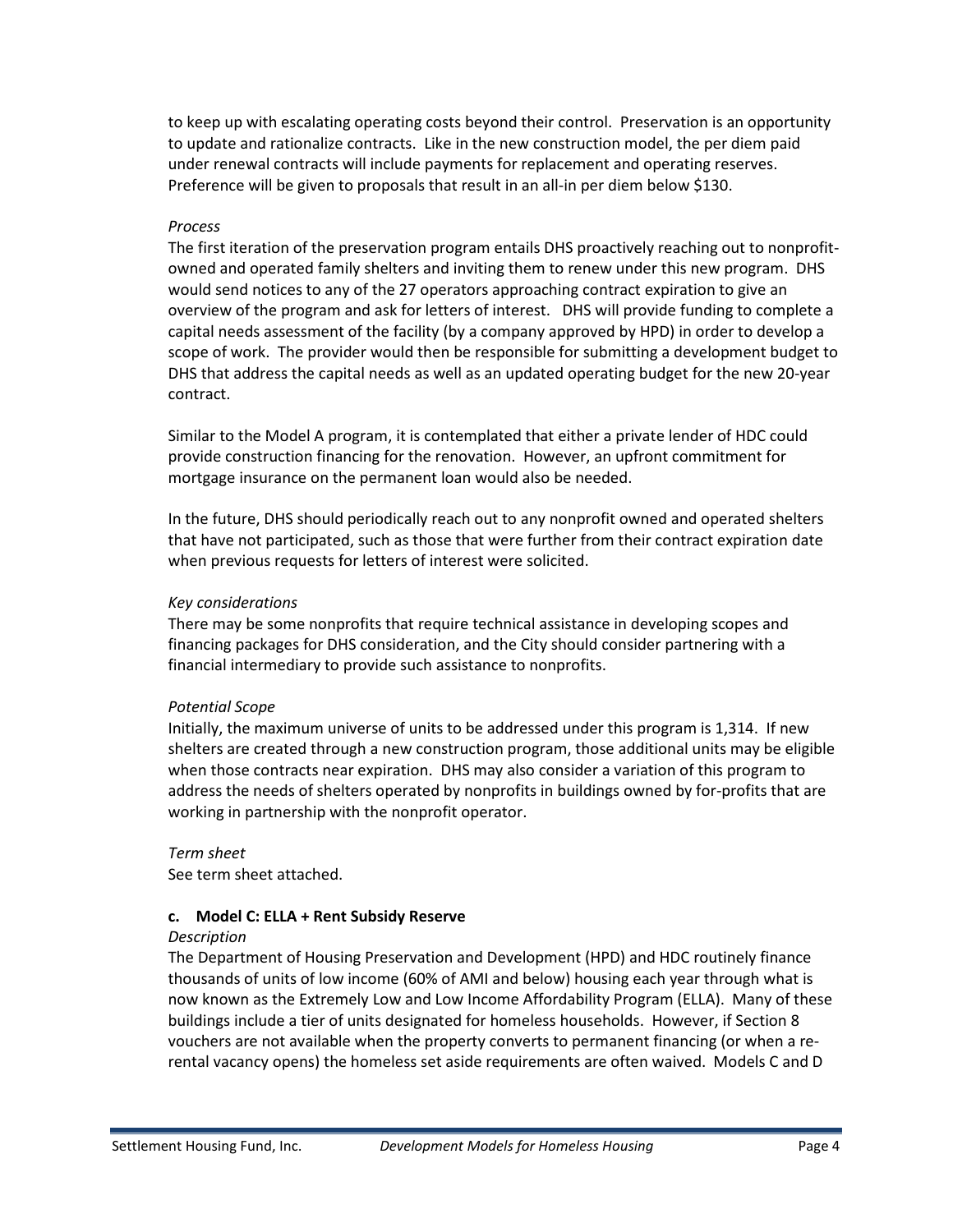are add-ons to the existing ELLA program to ensure that the units already designated for homeless families can be used as intended.

Model C creates a rent subsidy reserve sized to cover the difference between the underwritten rent and what households can afford to pay. There are several temporary rent subsidies available at this time (e.g. DHS's Living in Communities (LINC) program), so we assume that for the first three years of tenancy, there is no need for reserve funds. At the back end, we assume that ongoing needs will be addressed during Year 15 refinancing. Therefore the rent subsidy reserve would be sized to cover 12 years' of shortfall. A family of 3 earning 20% of AMI can afford to pay \$325/month in rent, relative to a 60% AMI rent of \$1,082. To cover the 12 year period, the capitalized reserve account needs to be approximately \$109,000 per homeless set aside unit.

## *Process*

Developers regularly bring HPD and HDC potential projects that could include such a reserve account. HPD projects Section 8 availability over time. As the ELLA pipeline for a given year takes shape, HPD can identify projects for which Section 8 vouchers are unlikely to be available, and which will therefore need an alternative mechanism to meet homeless set aside requirements. The developer and City officials will then size the rental subsidy reserve based on the methodology described above, and include that reserve in project underwriting.

The rent subsidy reserve will actually be created at project conversion, and will be held by HDC.

When the project is completed and ready to lease up, DHS will refer homeless families using the existing homeless referral process, giving priority to households who have LINC subsidies but who have not yet found apartments in which to use them. While a LINC or other temporary subsidy is in place, the rent subsidy reserve should remain untouched. As temporary subsidies burn off, owners may request disbursements from the rent subsidy reserve based on the loss of the subsidy. Owners should be able to show actual operating costs/revenue for the prior year, and budgeted amounts for the current year, and reserve withdrawals will be sized based on the loss of the subsidy. In most cases, reserve withdrawals will be done on a planned bi-annual schedule, although additional disbursements may be done on an as needed basis.

Rents on homeless units should be registered at tax credit rents, and adjusted annually based on the NYC Rent Guidelines Board (RGB) increases. The homeless households receive a preferential rent based on income.

# *Key considerations*

Rent subsidy reserves are not an eligible use of City Capital funds, nor do they count towards Low Income Housing Tax Credit (LIHTC) eligible basis. The reserve accounts will have to be funded with private sources in the deals, usually debt. Those sources are typically already at maximum utilization, so City Capital would have to be added to projects in order to fill the gap created by the rental subsidy reserve.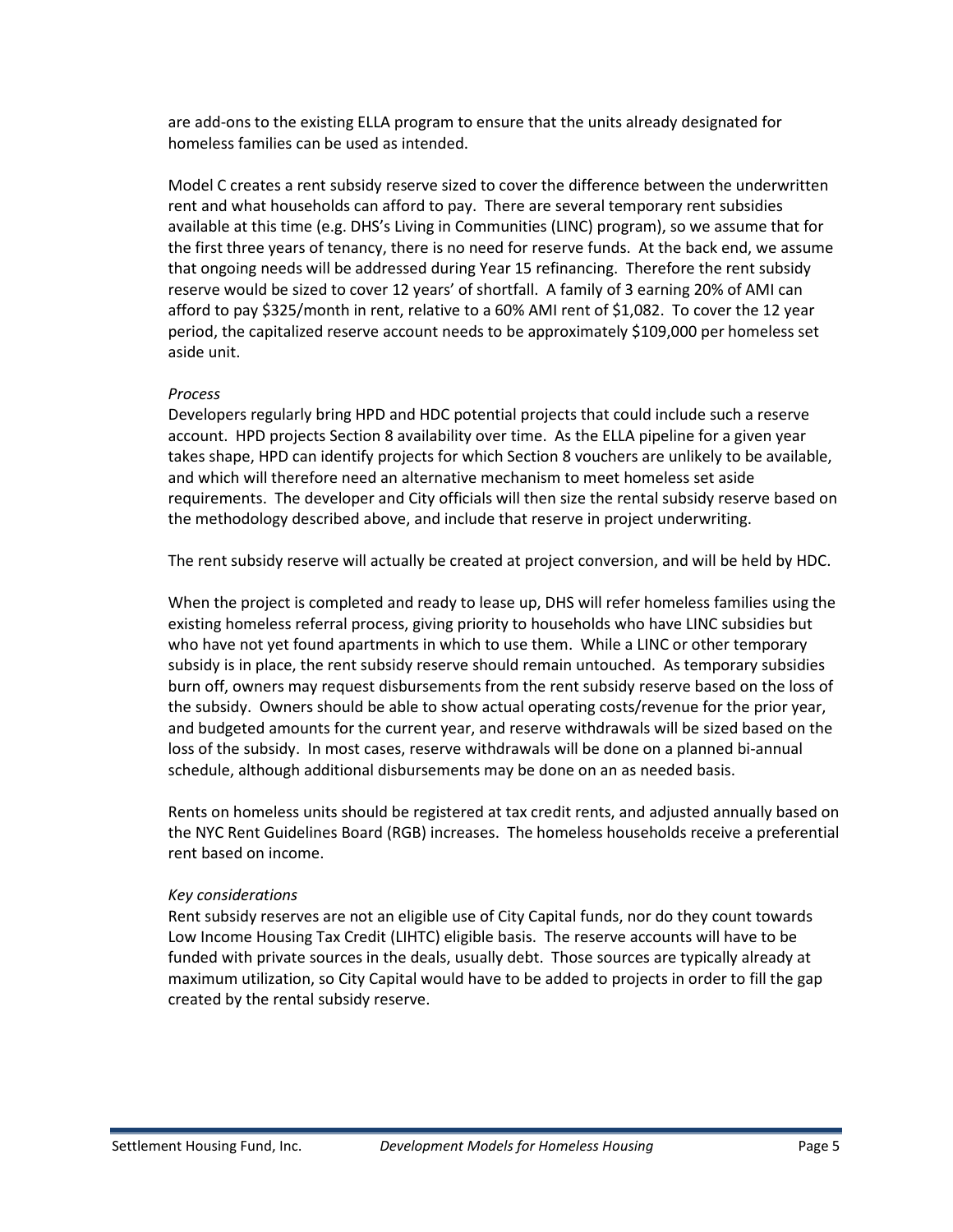## *Potential Scope*

HPD projects that it will start an average of 8,000 units of non-Supportive Housing new construction each year of the Housing New York Plan. It is likely that the majority of these units will be financed through ELLA, and although there is no formal target for homeless units, developers will be required to include either homeless units or tiers at 30%, 40%, and 50% AMI. Although it is too soon to tell what share of developers will elect to do homeless set asides versus tiers for a variety of other very low income households, it is reasonable – even conservative - to think that HPD could be starting around 1,000 units of homeless set aside housing each year. There will likely be some Section 8 to meet this need, but creating reserve accounts for 20% of these units would alleviate pressure on Section 8 demand.

Creating reserve accounts for 200 units per year would cost about \$21M in HPD Capital funds. As noted above, the Capital will not be used directly for the rent reserve account, but will instead fill gaps created by reallocating other sources.

## *Term sheet*

This model is an add-on to ELLA, and therefore does not require a stand-alone term sheet. HPD can add a bullet to the "HPD loan amount" section that says:

• Projects that elect the homeless set aside option may be eligible for additional HPD subsidy to facilitate creation of a rent subsidy reserve sized to cover gaps between underwritten rents and homeless household tenant share. Projects must serve homeless households without Section 8 or other long term rental subsidy.

# **d. Model D: ELLA + Rent Subsidy**

### *Description*

Like the previous model, Model D is an add-on to ELLA to ensure that homeless set aside units are allocated to homeless families, even in the absence of sufficient Section 8. However, rather than capitalize funding needed to do so, under Model D owners receive an annual allocation to offset the gap in revenue caused by serving households at 20% AMI.

Owners that elect the homeless set aside option through ELLA and this add-on will receive an annual payment sized at 95% of the difference between underwritten rent and the rent to be paid by the homeless family (the 5% haircut mimics the vacancy allowance that is routinely included in underwriting). A family of three at 20% of AMI can afford to pay \$325/month; the annual subsidy for this household would be about \$6,800. In many cases, however, the homeless households will be on Public Assistance, and the landlord can receive Shelter Allowance payments directly from HRA - \$400 for a family of three. The total subsidy will assume that at any given time, half the units will be occupied by households eligible for Shelter Allowance payments, and half are at 20% AMI. The blended cost per household is approximately \$5,900/year.

# *Process*

The City will have to add funds to HPD's budget for this program. HPD will then make a grant to HDC under §661 of the Private Housing Finance Law. HDC will in turn allocate the funds to its subsidiary, the Housing Assistance Corporation (HAC). Under §654-b of the Private Housing Finance Law HAC is allowed to receive funds for the purpose of assisting rental developments to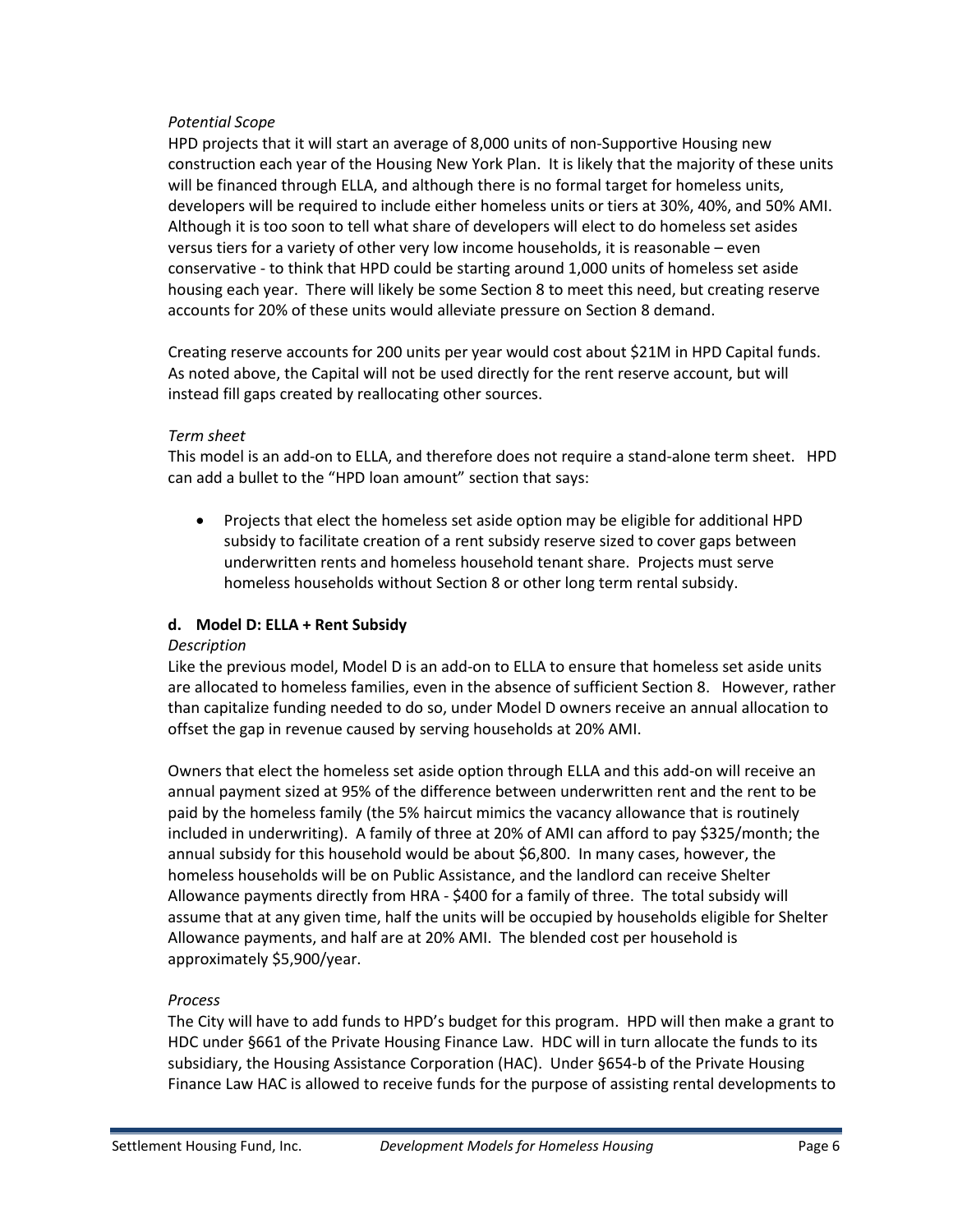maintain housing affordability, which can reasonably be interpreted to include ongoing operating support.

Similar to Model C, HPD will identify ELLA projects for potential participation in this subsidy stream based on anticipated Section 8 availability. Projects should be selected in advance of closing so that the rent subsidy can be included in project underwriting.

When the project is completed and ready to lease up, DHS will refer homeless families using the existing homeless referral process. Re-rental units must also be filled with homeless households, and owners will have to document compliance in order to receive each year's subsidy payment. HDC will administer the payment process. Virtually all ELLA projects are financed jointly by HPD and HDC, so HDC may be able to add the annual payment of the rent subsidy to its existing asset management role. The size of the subsidy payment will be adjusted annually based on changes in AMI and RGB increases.

The subsidy payment will not be adjusted (up or down) based on actual tenant incomes or building cash flow. Although this means that in some cases, owners will collect more than underwritten cash flow, and/or tenants may have rent burdens under 30% of income. The cost of establishing the infrastructure to complete the annual analysis may be greater than the potential savings to the City.

### *Key considerations*

This operating subsidy must be paid for with City Tax Levy dollars.

The funds to pay for this operating subsidy are subject to annual appropriations, and all documents must indicate this. While this is also the case with other project-based subsidies (e.g. Project Based Section 8) this particular subsidy stream has no history on which funders can rely. As a result, there will likely be some reluctance to include this revenue in underwriting. The City could potentially appropriate and pass through to HDC/HAC several years' worth of funds upfront, which could make it less risky.

### *Potential Scope*

Like Model C, we assume that 20% of each year's homeless set-aside units, or 200 units annually, are filled using this operating subsidy. The annual cost for 200 units is approximately \$1.2M. However, it is important to note that this is the one year cost for one year's worth of units. In year two, the cost will be \$2.3M (plus cost adjustments) in year three \$3.5M, etc.

### *Term sheet*

This model is an add-on to ELLA, and therefore does not require a stand-alone term sheet. HPD can add a bullet to the "Units for Formerly Homeless" section that says:

• Projects may be eligible for an ongoing rent subsidy through the Housing Assistance Corporation if serving homeless households without Section 8 or other ongoing subsidy.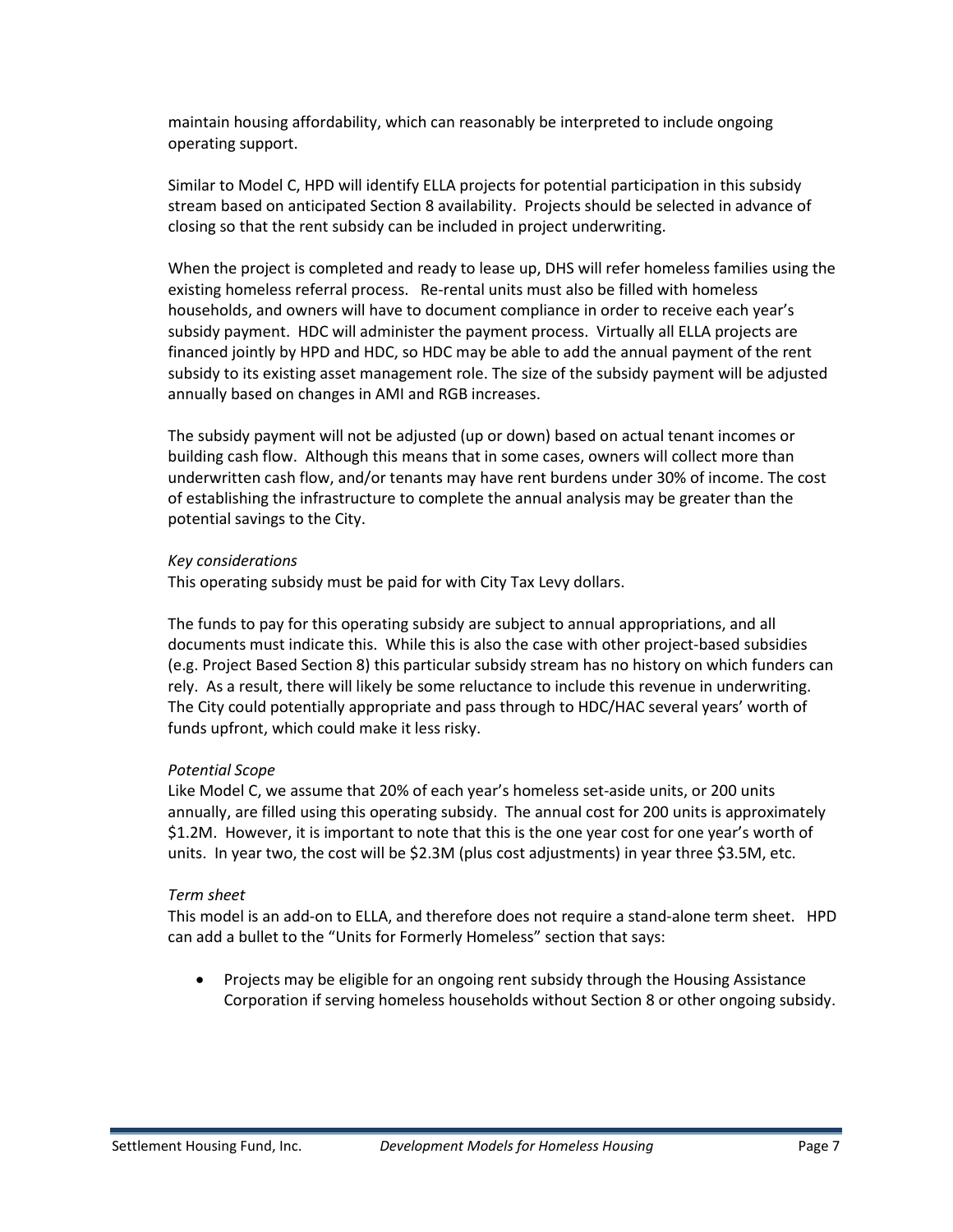## **e. Model E: Shelter/Housing Hybrid**

### *Description*

The final proposal involves co-locating shelter and permanent low income housing. This development model has been discussed for several years, and some projects are in process for homeless single adults (the first project's construction closing is anticipated in June 2015). However, creating hybrid housing/Tier II projects for families creates additional challenges.

Under the hybrid model, developers will create a single building envelope, with at least two distinct spaces, the shelter and the housing (if the project involves retail, separate community space, etc. there could be further subdivisions). The shelter operator will lease their space from the owner of the permanent housing and these lease payments will be an income source for the permanent housing, which will set aside units for homeless families in a percentage that meets or exceeds current ELLA guidelines (30%). Unlike previous versions of this "hybrid" concept, this development will be "purpose-built" as new construction or substantial rehabilitation to meet the design and operational requirements of each type of housing. The shelter units will be accessed separately from the permanent housing, will be smaller than the permanent housing units, and residents will be subject to standard Tier II rules and regulations.

While co-located and owned by a single entity, the shelter and housing will be financed separately. It is anticipated that the shelter will be financed through a construction / permanent loan from private institutional lenders or HDC 501(c)3 bonds (if applicable), whose debt service shall be paid directly by DHS. Other sources may include, but not be limited to, the NYS Homeless Housing and Assistance Corporation (HHAC) and the NYS Office of Temporary and Disability Assistance (OTDA)'s Homeless Housing and Assistance Program (HHAP). Financing for the permanent housing will be provided by, but not limited to, the following sources: private institutional lenders, HDC, New York State Homes and Community Renewal (HCR) and New York State Housing Finance Agency (HFA) programs.

### *Process*

Developers will approach HPD and DHS about developing this type of project and provide a project description and budgets for the development and operation of both the shelter and permanent housing. Preference will be given to projects that achieve a total shelter per diem – which will include debt service on new shelter construction; lease payments made to the property owner; and social services / maintenance and operations (including staff, security, management, etc.) – that does not exceed \$140. HDC and HPD subsidies for the permanent housing should remain within term sheet guidelines.

# *Key considerations*

For tax credit projects, a portion of the Transitional Residence may be claimed as community facility in accordance with the Internal Revenue Code Section 42(d)(4)(C)(ii) in the amount of the sum of a.) 25% of so much of the eligible basis of the qualified low income housing credit project of which it is a part as does not exceed \$15,000,000; and b.) 10% of any excess over \$15,000,000 of the eligible basis.

SHF considered options to include the entire shelter in eligible basis as housing for low income tenants. Interpretations of regulations vary, but in order to do so, some lenders and syndicators would require DHS to offer a license agreement to shelter residents giving them six months'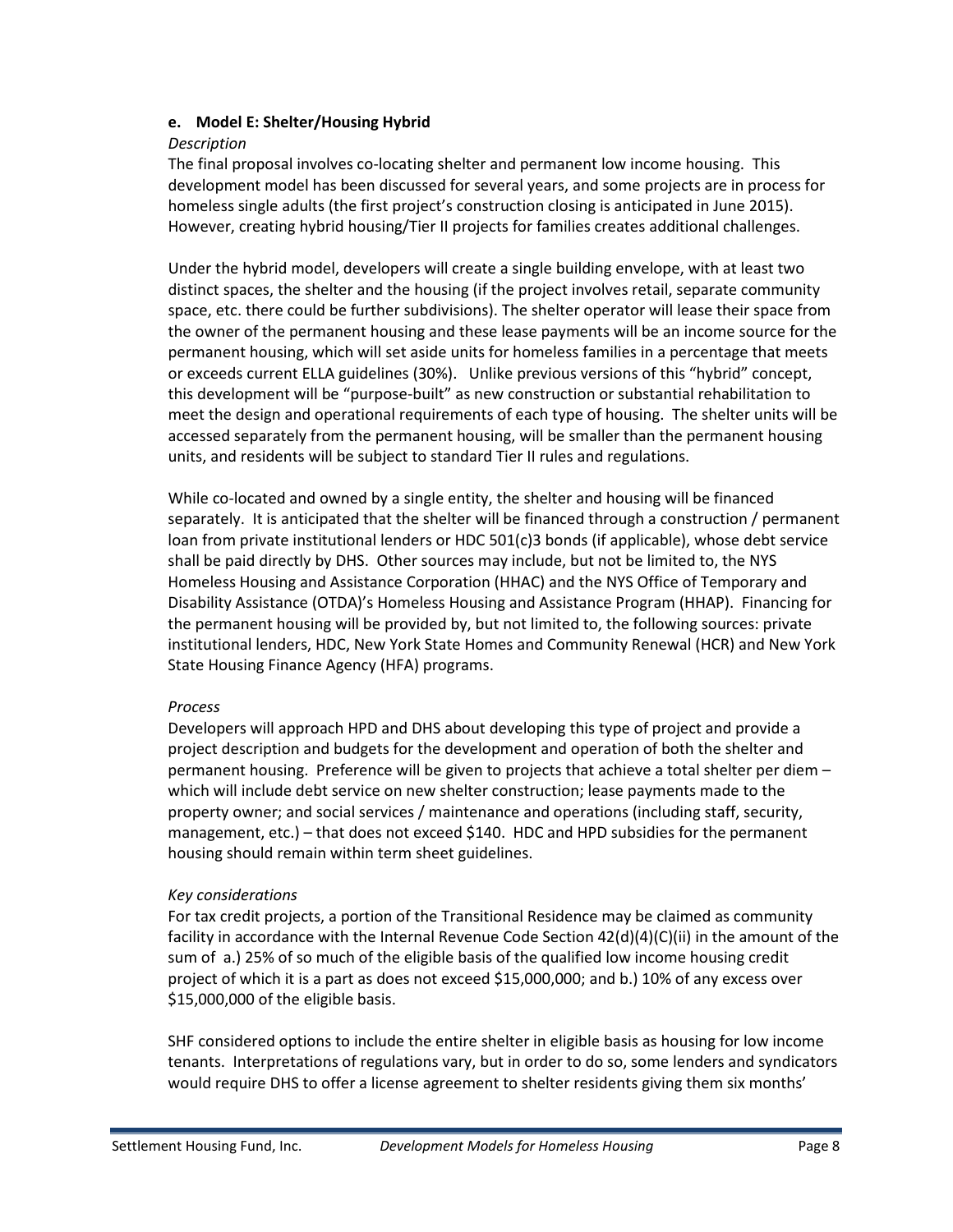residency in the unit. This creates significant policy challenges for DHS, and the model is viable if a portion of the shelter is in eligible basis. As a result, the term sheet uses the community facility structure.

## *Potential Scope*

If the City closes on 2 to 5 of these projects every year, with approximately 300 units of shelter and 300 units of permanent housing, costs would be \$36M of capital funds annually and \$14M annually in shelter per diem.

## *Term sheet*

See attached term sheet and sample proforma for a 100-unit shelter and 100 units of permanent housing.

# **3. Rollout and Implementation Plan**

In the current project scope, SHF has a limited role to play in rollout and implementation. Ultimately these programs must be driven by HPD and DHS, and as an outside nonprofit organization, SHF cannot take on implementation responsibility. However, SHF has outlined implementation and rollout key questions and steps that the City could adopt.

## *Implementation*

Several of the program models described above require DHS and HPD to operate and/or collaborate differently than has happened in the past. In order to launch the programs, DHS needs to establish a protocol for receiving project proposals, and processes for reviewing. HPD and DHS also need a process for collaboration on projects that involve both agencies. In order to do so, each agency will have to identify the appropriate point person/people for each initiative. In some cases, there may be staffing or reorganization needs.

There are other, more specific tasks that also must be done before the programs are ready for launch. In particular, the agency staff and OMB also need to agree on program budgets, and the term sheets must be vetted by City attorneys.

These are significant operational questions that require additional discussion. While this level of agency decision making was outside the scope of the original grant-funded project, SHF may participate in a second phase that addresses these issues.

# *Rollout*

Once the general implementation framework has been established, the programs are ready for roll out. First and foremost, DHS and HPD should release the term sheets. These should be posted online, but SHF also suggests that the agencies reach out to industry groups to introduce the new programs.

Other key rollout steps are model specific. Model A, debt financed new shelter development, could be launched as an open-ended RFP, or with specific deadlines to allow for comparison of proposals. For shelter preservation, DHS can reach out to the nonprofit owned and operated facilities to assess interest, and to start the Capital Needs Assessment process. The two ELLA add-ons, models C and D, will be linked to HPD's ELLA pipeline; HPD should assess what is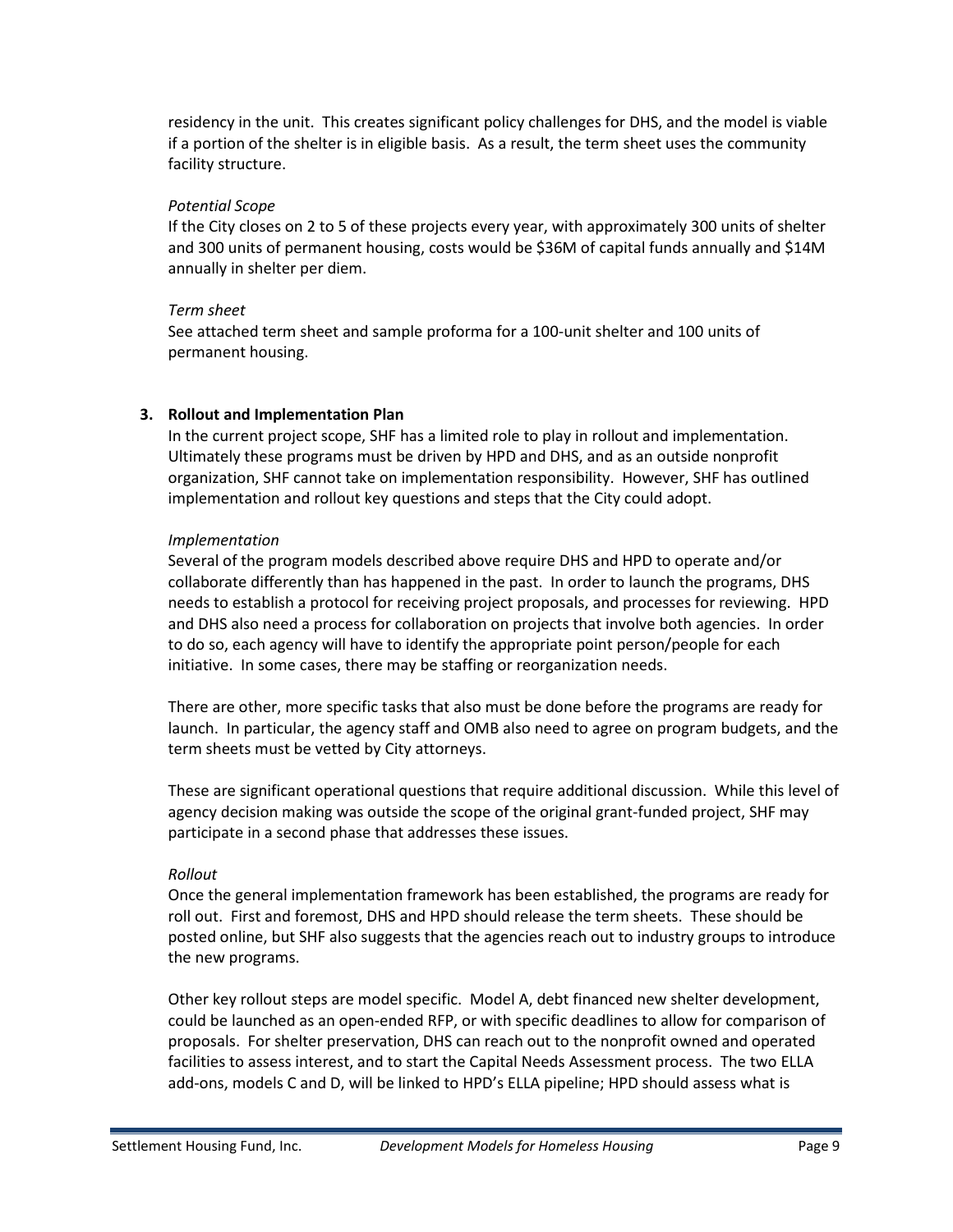closing in the next cycle, and which need a subsidy other than Section 8 to meet homeless set aside requirements. Finally, SHF suggests launching a "Request for Expressions of Interest" (RFEI) process for Model E, the shelter/housing hybrid, to identify potential sites.

There are other entities working on related projects right now; for example, the Robinhood Foundation is looking at ways it may be able to provide gap financing for innovative shelter/housing hybrid projects. There will likely be opportunities to roll out ideas together to generate maximum attention and creative project ideas.

## **4. Conclusion**

As of February 25, 2015, there were 11,900 families in the shelter system, or almost 42,000 people, including more than 24,000 children. Housing these families is an enormous challenge for many reasons, not the least of which is that many of the traditional tools for doing so are dependent on increasingly constrained federal resources. The City needs new options for housing homeless families to add to the array of tools available.

The models above do just that. By bringing real estate finance tools into shelter development, and using existing funding sources differently to subsidize permanent housing operating costs, the City can improve the quality of homeless shelters and increase the number of permanent housing placements for extremely low income households.

# **5. Appendix**

# **a. Working Group**

Yianna Pavlakos, DHS Todd Hamilton, DHS Rich Froehlich, HDC Anthony Richardson, HDC Catherine Townsend, HDC Jessica Katz, HPD Emily Lehman, HPD Rosine Ferdinand, NYC HRA Kristin Misner, Office of Deputy Mayor Barrios-Paoli Carin Clary, Office of Deputy Mayor Barrios-Paoli Alison Bricke, NYC OMB Paige Bellenbaum, SHF Nicole Clare, SHF Molly Wasow Park, SHF Alexa Sewell, SHF Doug Apple, Samaritan Village Simon Bacchus, Arker Companies Alan Bell, Bell Development Caitlyn Brazill, CAMBA Judith Castillo, Phipps Bea De La Torre, Robin Hood Foundation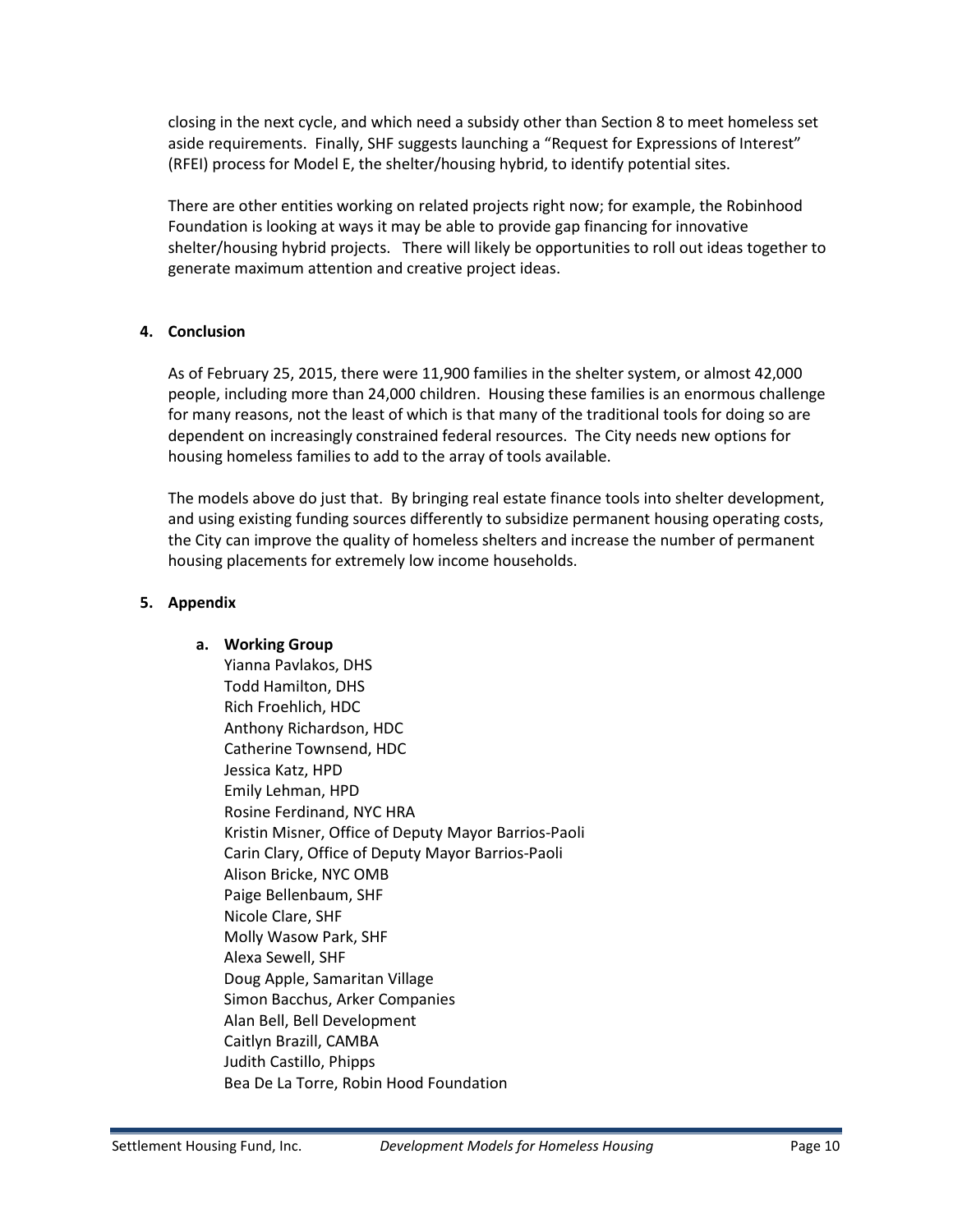Rachel Fee, New York Housing Conference Kirk Goodrich, Manodnock Sally Greenspan, Enterprise Susan Hyman, Chase Matthew Kelly, Phipps Judi Kende, Enterprise Pat Logan, Enterprise Peter Madden, Robin Hood Foundation Dan Moritz, Arkers Companies George Nashak, Help USA Ilene Popkin, CHPC Steve Rockman, Samaritan Village Eric Rosenbaum, WIN Muzzy Rosenblatt, Bowery Residents Committee David A. Rowe, CAMBA Jaime Sharrock, Community Preservation Corporation Kirsten Shaw, Low Income Investment Fund Michael Skrebutenas, Community Preservation Corporation Bonnie Stone, WIN Joan Tally, Morgan Stanley Deborah VanAmerongen, Nixon Peabody RuthAnne Visnauskas, Robin Hood Foundation Adam Weinstein, Phipps

### **b. Glossary**

*501(c)3 Bond:* The 501(c)(3) Bond Financing Program makes the proceeds of tax-exempt bonds available to federally eligible  $501(c)(3)$  non-profit organizations for the new construction, rehabilitation, or preservation of existing affordable multi-family rental housing projects. The program provides more flexibility than private activity bonds. Recipients of the bond financing are chosen based on how their activities demonstrate benefits to low-, moderate-, and middle-income residents. These types of bonds can be used to finance the construction or preservation of non-profit owned shelters.

*Area Median Income:* The Department of Housing and Urban Development (HUD) sets income limits that are widely used to determine the eligibility of applicants for affordable housing programs, such as the Section 8 Housing Choice Voucher program and Low Income Housing Tax Credits. In 2014, the AMI for a family of four in New York City was \$50,340. Low-income families are defined as families whose incomes do not exceed 80 percent of the median family income for the area. Extremely low-income families are defined as families whose incomes do not exceed 30 percent of the median family income for the area.

*Maintenance and Operations (M&O)*: Costs associated with operating a building, including utilities (electricity, heating oil or gas, water/sewer), property & liability insurance, cleaning/repairs materials and payroll, etc.